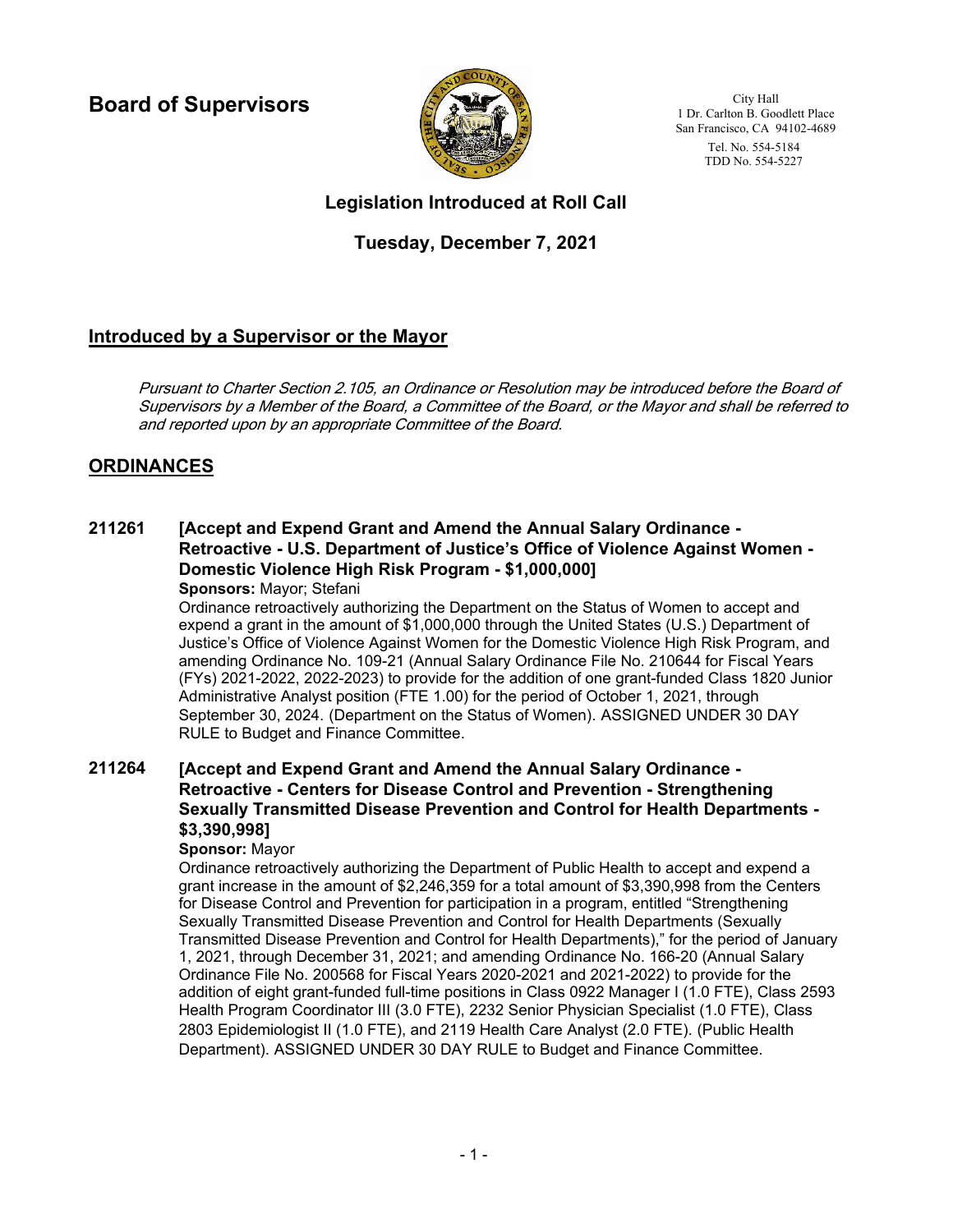## **211265 [Administrative Code - Tenant Opportunity To Cure; Eviction Protections]**

**Sponsors:** Preston; Walton, Chan, Peskin, Ronen, Haney and Melgar Ordinance amending the Administrative Code to require landlords pursuing certain types of evictions to first provide their tenants written notice and an opportunity to cure, unless the eviction is based on an imminent health or safety issue or the non-payment of COVID-19 rental debt; and making findings that the eviction protections in the Rent Ordinance are more protective than those found in State law pursuant to California Civil Code, Section 1946.2. ASSIGNED UNDER 30 DAY RULE to Land Use and Transportation Committee.

### **211234 [Planning Code - Single, Two and Three-Family Home Bonus Program] Sponsor:** Safai

Ordinance amending the Planning Code to create a density bonus program in RH-1 (Residential, House, One-Family), RH-2 (Residential, House, Two-Family), and RH-3 (Residential, House, Three-Family) zoning districts; affirming the Planning Department's determination under the California Environmental Quality Act; and making findings of consistency with the General Plan, and the eight priority policies of Planning Code, Section 101.1, and findings of public necessity, convenience, and welfare under Planning Code, Section 302. SUBSTITUTED AND ASSIGNED UNDER 30 DAY RULE to Land Use and Transportation Committee.

## **RESOLUTIONS**

### **[Loan Agreement - Sunnydale Infrastructure Phase 1A3 LLC - Sunnydale HOPE SF - Infrastructure Improvements - Not to Exceed \$25,072,111] 211266**

**Sponsors:** Mayor; Walton

Resolution approving and authorizing the Director of the Mayor's Office of Housing and Community Development to execute an Amended and Restated Loan Agreement with Sunnydale Infrastructure Phase 1A3 LLC, a California limited liability company, for a total loan amount not to exceed \$25,072,111 to finance the second phase of infrastructure improvements and housing development related to the revitalization and master development of up to 1,770 units of replacement public housing, affordable housing and market rate housing, commonly known as the Sunnydale HOPE SF Development ("Sunnydale Project"); and adopting findings that the loan agreement is consistent with the adopted Mitigation Monitoring and Reporting Program under the California Environmental Quality Act, the General Plan, and the priority policies of Planning Code, Section 101.1. RECEIVED AND ASSIGNED to Budget and Finance Committee.

#### **[Adopting a Fixed Two-Year Budget - Multiple City Departments - FYs 2022-2023 and 2023-2024] 211267**

### **Sponsor:** Mayor

Resolution adopting a fixed two-year budgetary cycle for the following various City departments: Airport, Port, and Public Utilities Commission for Fiscal Years (FYs) 2022-2023 and 2023-2024; defining terms; and setting deadlines. RECEIVED AND ASSIGNED to Budget and Finance Committee.

#### **[Accept and Expend Grant - Retroactive - U.S. Department of Commerce - Driving Equity Through Downtown Recovery - \$498,869] 211268 Sponsor:** Mayor

Resolution retroactively authorizing the Office of Economic and Workforce Development to accept and expend a grant in the amount of \$498,869 from the U.S. Department of Commerce for Driving Equity through Downtown Recovery during the grant period of December 1, 2021, through September 30, 2022. (Department of Economic and Workforce Development). RECEIVED AND ASSIGNED to Budget and Finance Committee.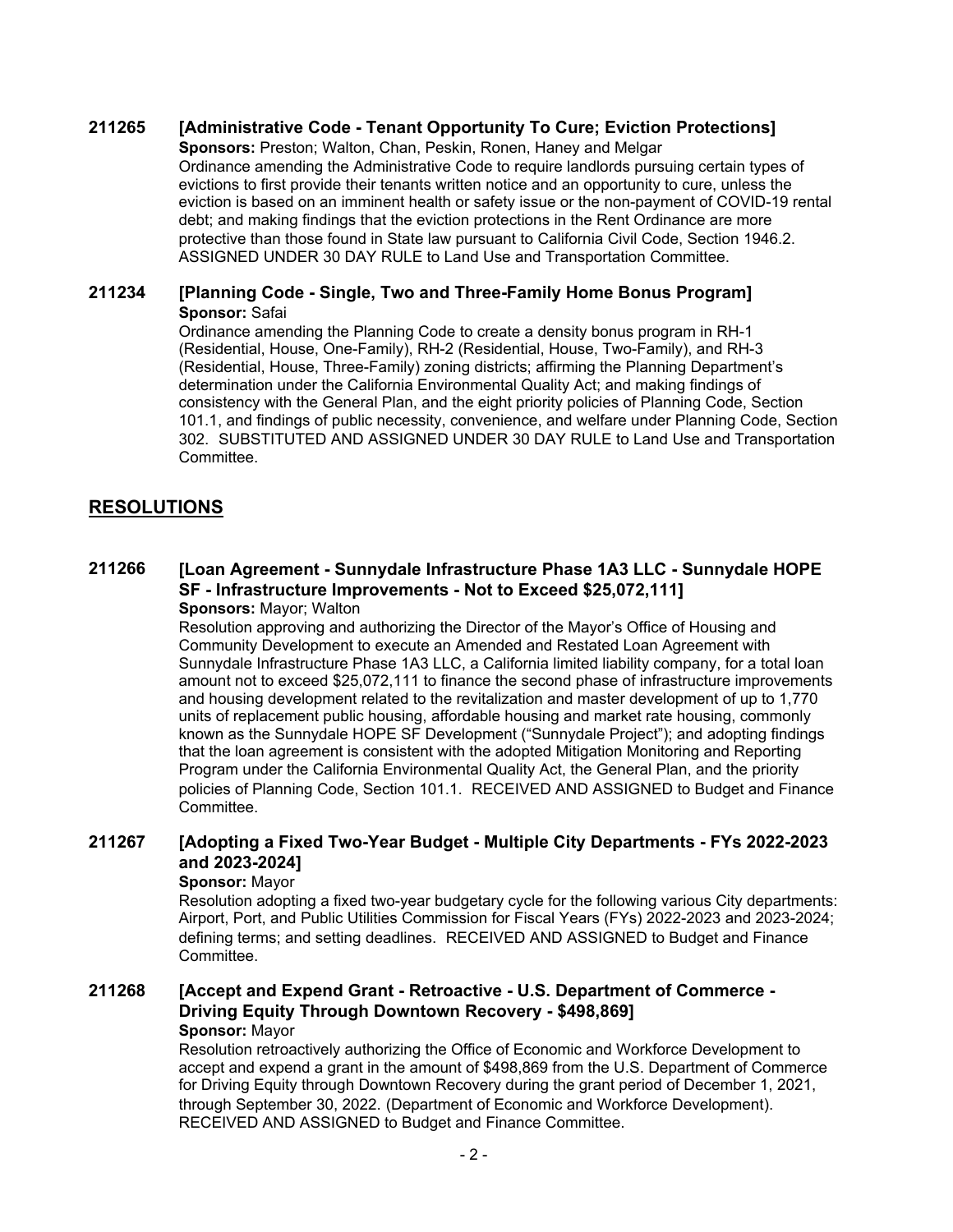#### **[Accept and Expend Grants - Sunnydale Infrastructure, LLC - Herz Playground Recreation Center - \$10,000,000] 211269**

### **Sponsors:** Mayor; Walton

Resolution authorizing the Recreation and Park Department to accept and expend cash and/or in-kind grants valued at \$10,000,000 from Sunnydale Infrastructure, LLC, to design and construct the Herz Playground Recreation Center, for a term to commence upon approval by the Board of Supervisors through June 30, 2024. (Recreation and Park Department). RECEIVED AND ASSIGNED to Budget and Finance Committee.

## **211270 [Jodi Schwartz LYRIC Day - December 30, 2021]**

**Sponsors:** Mandelman; Walton, Ronen, Preston, Peskin and Mar Resolution declaring December 30, 2021, as "Jodi Schwartz LYRIC Day" in the City and County of San Francisco, in recognition of her significant accomplishments over fifteen years as Executive Director of LYRIC. REFERRED FOR ADOPTION WITHOUT COMMITTEE REFERENCE AGENDA AT THE NEXT BOARD MEETING.

## **211271 [Urging the San Francisco Planning Director to Amend Director Bulletin No. 6] Sponsor:** Peskin

Resolution urging the San Francisco Planning Director to improve the clarity and effectiveness of the State Density Bonus application process by amending Director Bulletin No. 6 to require that project sponsors submit a financial analysis that has been evaluated and confirmed by a qualified third-party consultant, as determined by the Planning Department. REFERRED FOR ADOPTION WITHOUT COMMITTEE REFERENCE AGENDA AT THE NEXT BOARD MEETING.

#### **[Urging Ratification of the Convention on the Elimination of All Forms of Discrimination Against Women] 211272 Sponsor:** Stefani

Resolution urging the United States Senate to ratify the Convention on the Elimination of all forms of Discrimination Against Women (CEDAW). REFERRED FOR ADOPTION WITHOUT COMMITTEE REFERENCE AGENDA AT THE NEXT BOARD MEETING.

## **MOTIONS**

### **[Setting Transition Date - Sanitation and Streets Commission and Sanitation and Streets Department] 211273**

## **Sponsor:** Haney

Motion setting July 1, 2022, as the Transition Date, pursuant to Charter, Section 4.139(d), for purposes of establishing the Sanitation and Streets Commission; the Sanitation and Streets Department will come into existence three months after the Transition Date. REFERRED FOR ADOPTION WITHOUT COMMITTEE REFERENCE AGENDA AT THE NEXT BOARD MEETING.

## **211231 [Appointment, Treasury Oversight Committee - Nancy Hom]**

Motion approving/rejecting the Treasurer's nomination of Nancy Hom, for a term ending June 17, 2022, to the Treasury Oversight Committee. (Clerk of the Board). RECEIVED AND ASSIGNED to Rules Committee.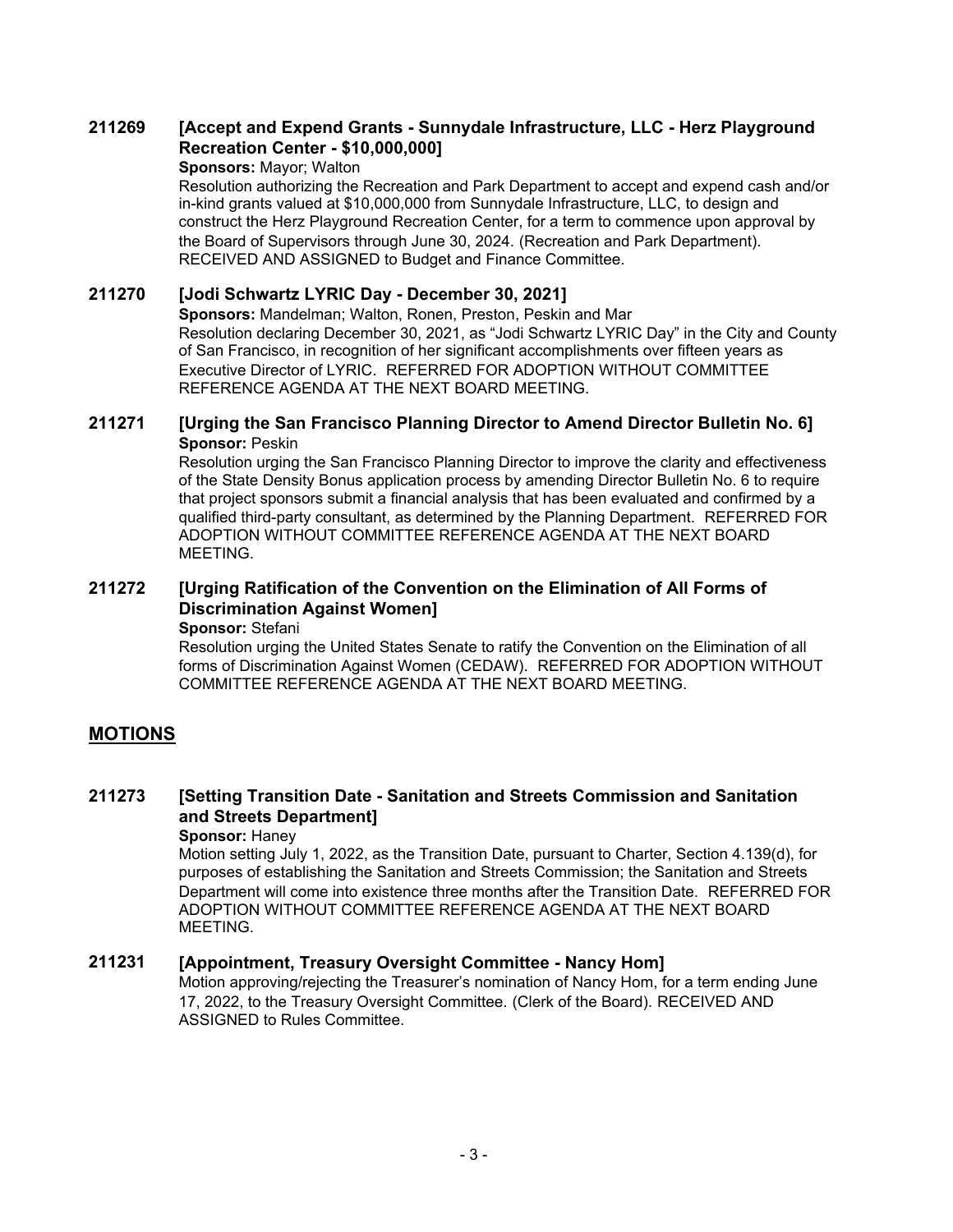#### **[Findings Related to Conditional Use Authorization - 450-474 O'Farrell Street and 532 Jones Street] 211274**

Motion adopting findings in support of the Board of Supervisors' disapproval of the decision of the Planning Commission by its Motion No. 20935, approving a Planned Unit Development and Conditional Use Authorization, identified as Planning Case No. 2013.1535CUA-02, for a proposed project located at 450-474 O'Farrell Street and 532 Jones Street. (Clerk of the Board). REFERRED FOR ADOPTION WITHOUT COMMITTEE REFERENCE AGENDA AT THE NEXT BOARD MEETING.

### **211275 [Findings Related to Conditional Use Authorization - 249 Texas Street]** Motion adopting findings in support of the Board of Supervisors' decision to disapprove a Conditional Use Authorization, identified as Planning Case No. 2020-003223CUA, for a proposed project at 249 Texas Street. (Clerk of the Board). REFERRED FOR ADOPTION WITHOUT COMMITTEE REFERENCE AGENDA AT THE NEXT BOARD MEETING.

**211277 [Findings to Allow Teleconferenced Meetings During Declared Emergency]** Motion making findings to allow teleconferenced meetings under California Government Code, Section 54953(e). (Clerk of the Board). REFERRED FOR ADOPTION WITHOUT COMMITTEE REFERENCE AGENDA AT THE NEXT BOARD MEETING.

#### **[Findings Reversing the Final Environmental Impact Report Certification - 469 Stevenson Street Project] 211278**

Motion adopting findings to reverse the Planning Commission's certification of the Final Environmental Impact Report prepared for the proposed 469 Stevenson Street project. (Clerk of the Board). REFERRED FOR ADOPTION WITHOUT COMMITTEE REFERENCE AGENDA AT THE NEXT BOARD MEETING.

#### **[Mayoral Appointment, Municipal Transportation Agency Board of Directors - Stephanie Cajina] 211279**

Motion approving the Mayor's nomination for the appointment of Stephanie Cajina to the Municipal Transportation Agency Board of Directors, for a term ending March 1, 2022. (Clerk of the Board). RECEIVED AND ASSIGNED to Rules Committee.

# **REQUEST FOR HEARING**

# **211276 [Hearing - Review of MOHCD's BMR Program]**

**Sponsor:** Safai

Hearing on the review and status of the Mayor's Office of Housing and Community Development's (MOHCD) Below Market Rate (BMR) Program, including inquiring about the number of participants in the Program, what Area Median Income's (AMI) are currently being serviced, the Program's funding availability, participant demographics, number of units in development, and number of units currently available; and requesting MOHCD to report. RECEIVED AND ASSIGNED to Land Use and Transportation Committee.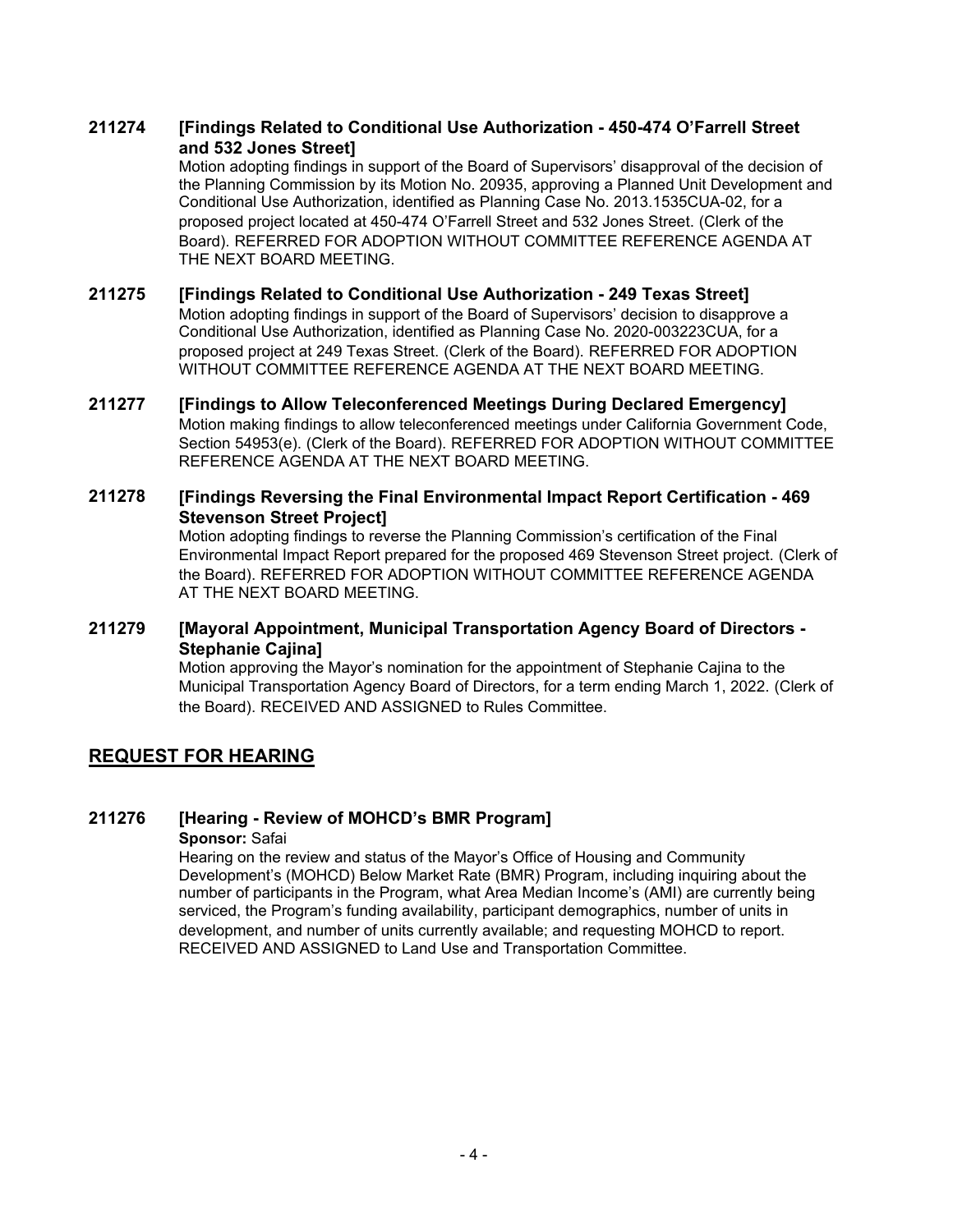## **Introduced at the Request of a Department**

Pursuant to Rules of Order of the Board of Supervisors Section 2.7.1, Department Heads may submit proposed legislation to the Clerk of the Board, in which case titles of the legislation will be printed at the rear of the next available agenda of the Board.

## **PROPOSED ORDINANCE**

#### **[Summary Street Vacation - Michigan Street in Connection with MUNI Metro East Improvements - Interdepartmental Property Transfer] 211230**

Draft Ordinance ordering the summary street vacation of a portion of Michigan Street, generally bounded by Assessor's Parcel Block No. 4298 to the north and west, Assessor's Parcel Block No. 4310 to the east, and Cesar Chavez Street to the south, as part of the improvement of the MUNI Metro East maintenance facility, subject to the approval of the San Francisco Municipal Transportation Agency ("SFMTA") Board of Directors; approving the interdepartmental transfer of the vacation area from Public Works to SFMTA, subject to the approval of the SFMTA Board of Directors; affirming the Planning Department's determination under the California Environmental Quality Act; adopting findings that the actions contemplated in this Ordinance are consistent with the General Plan, and the eight priority policies of Planning Code, Section 101.1; and authorizing official acts in furtherance of this Ordinance, as defined herein. (Public Works). ASSIGNED UNDER 30 DAY RULE PENDING APPROVAL AS TO FORM to Land Use and Transportation Committee.